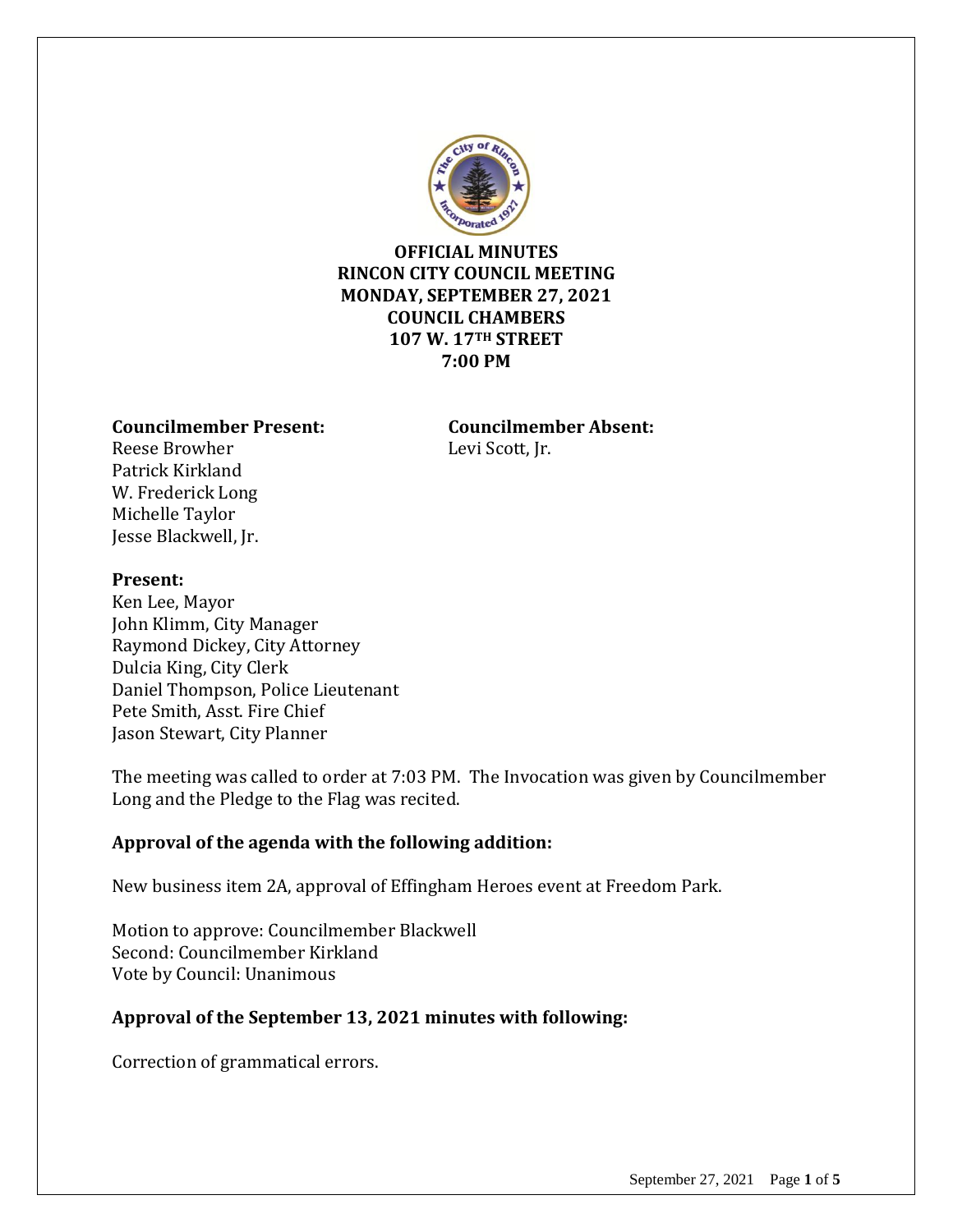Motion to approve: Councilmember Browher Second: Councilmember Long Vote by Council: Unanimous

### **Old Business:**

## **1. Request for Council to issue a 10 day notice according to the ordinance for nuisance on property located at 719 C West Seventh Street and to pay all assessed fees. (Tabled at the May 24, 2021 meeting)**

Remove from the table: Councilmember Long Second: Councilmember Blackwell Vote by Council: Unanimous

David Mattos, was present. Mr. Mattos informed Council that Mr. Johnson was not here. He has complied with the clean up the only thing left is the fees that are due. The total fees are \$865.85. Mayor Lee asked was Mr. Johnson aware of the fees. Mr. Mattos said yes, he gave him the fee sheet the last time he came before Council. He talked him last week so he is aware. Councilmember Kirkland asked if he comes back and says he can't pay all at once can he pay in installments; yes arrangements can be made with Mr. Klimm. Mayor Lee asked was a ten day notice necessary. Attorney Dickey said no if he is in compliance.

Motion to approve: Councilmember Long Second: Councilmember Kirkland Vote by Council: Unanimous

#### **New Business:**

## **1. First Baptist Church of Rincon requests Special Events Permits for a Pumpkin Patch event to be held October 15 – 31 and a North Pole drive thru event to be held December 10 - 11.**

Lori Sowers with First Baptist was present. Ms. Sowers said this is the same thing they have done for the past three years for the Pumpkin Patch and last year's drive thru North Pole event was extremely successful so they would like to do that again. One thing that they would like to do for the Pumpkin Patch, because of how they have reorganized and how the truck with the pumpkins will have to park in the church parking lot, is close that section of 6th Street on Friday October 15 from 3:00pm to 6:00pm to make sure the volunteers are safe.

Motion to approve: Councilmember Browher Second: Councilmember Taylor

Mayor Lee asked would Council like to waive the Special Events Permit fee for the events. Both motions were amended to also waive the \$100 special events permit fee.

Vote by Council: Unanimous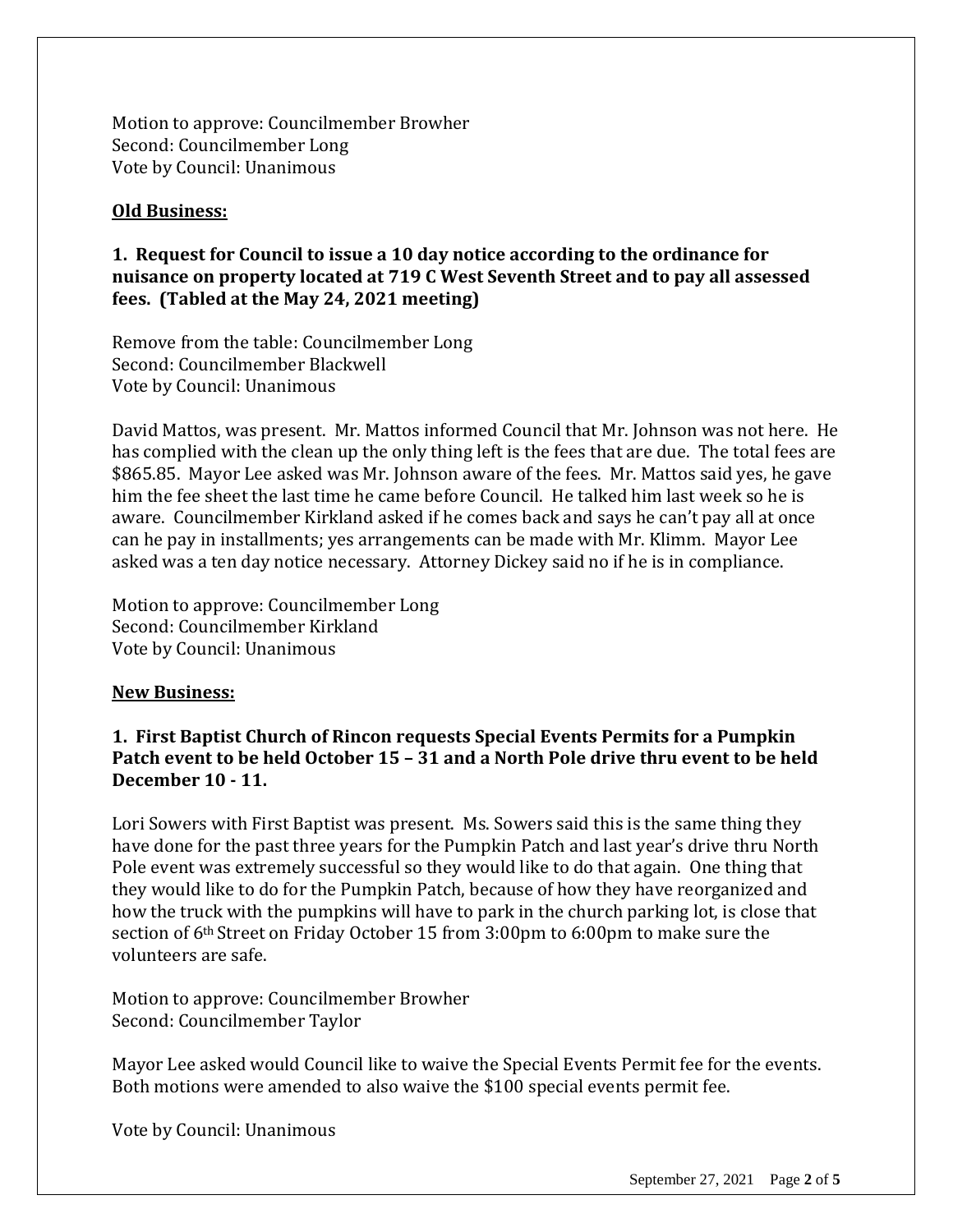# **2. Construction Development Investors request approval to appear before Council to discuss the Blandford Villas project.**

Jeffrey Waldhour with Construction Development Investors was present. This is a 16 unit townhouse project on Blandford Road. When this was approved last year there were concerns about 16 trash bins lined up along the road and being scattered so a requirement was made for a trash compactor. They are in the process of wrapping up development and constructing the garbage disposal pad and he spoke with Waste Pro about electrical requirements. Waste Pro brought to his attentions concerns that come with a compactor that might not make this suitable for such a small development. What they are proposing in place of the compactor is a traditional over the top dumpster. There will be a dumpster enclosure that will be eight feet tall, wood fence and wood gate. The compactor brings about so many substantial costs that would have to be passed on to the end user.

David Kelly with Waste Pro was present. Mr. Kelly said when they do compactors it is usually 100 unit apartment complexes or bigger. The average household only generates 35 pounds of trash a week, when they pull a compactor it is 7 to 8 tons of trash. This being said you have 16 units and with it completely full you are only generating 540 pounds of trash a week, you are not pulling a compactor. A compactor has a pressure valve on them sends them a sensor that says it needs to be pulled at 6 to 8 tons. If you are only generating 540 pounds a week that is only one ton a month it will not get pulled and then you will have buzzards. This is too small of a place to have this. The one piece of equipment is \$30,000, it is a lot of cost for service. They can do a front load dumpster, dump it once a week and it would be a lot cheaper. If they haul it at \$300 you have to pay disposal \$50 a ton that will be, if you have 6 tons you add another \$300, that is \$600 passed on to the residents. Mayor Lee said if he remembers correctly Mr. Scott had some concerns about this and that is how we got to a compactor. As we talked through this Construction Development Investors did not have any knowledge about how much it was going to cost. Mr. Kelly said most apartment complexes have a full time maintenance person to check the compactor to make sure that the door is closed and it is working so the trash does not pile up. Mayor Lee asked Jason Stewart his point of view. Mr. Stewart said he was not here when this was originally discussed, but from a Planning prospective a dumpster seems like it would meet the goal with keeping cans off of the streets. Mr. Waldhour said it is a 20x20 enclosure. Mayor Lee made it clear what was being approved, Council is approving to not requiring the compactor but instead an open dumpster for the complex. Councilmember Taylor asked would the dumpster have the lid that fold down, yes. Mr. Waldhour said they can also add a man door.

Motion to approve: Councilmember Taylor Second: Councilmember Long Vote by Council: Unanimous

## **2A. Approval of Effingham Heroes Event at Freedom Park.**

Lieutenant Thompson gave history on Effingham Heroes. They anticipate having a concert at Freedom Park the date of the event will be October 23. Some of the proceeds will go towards the Teal House in Effingham County. Susie Davis, Effingham Heroes, said she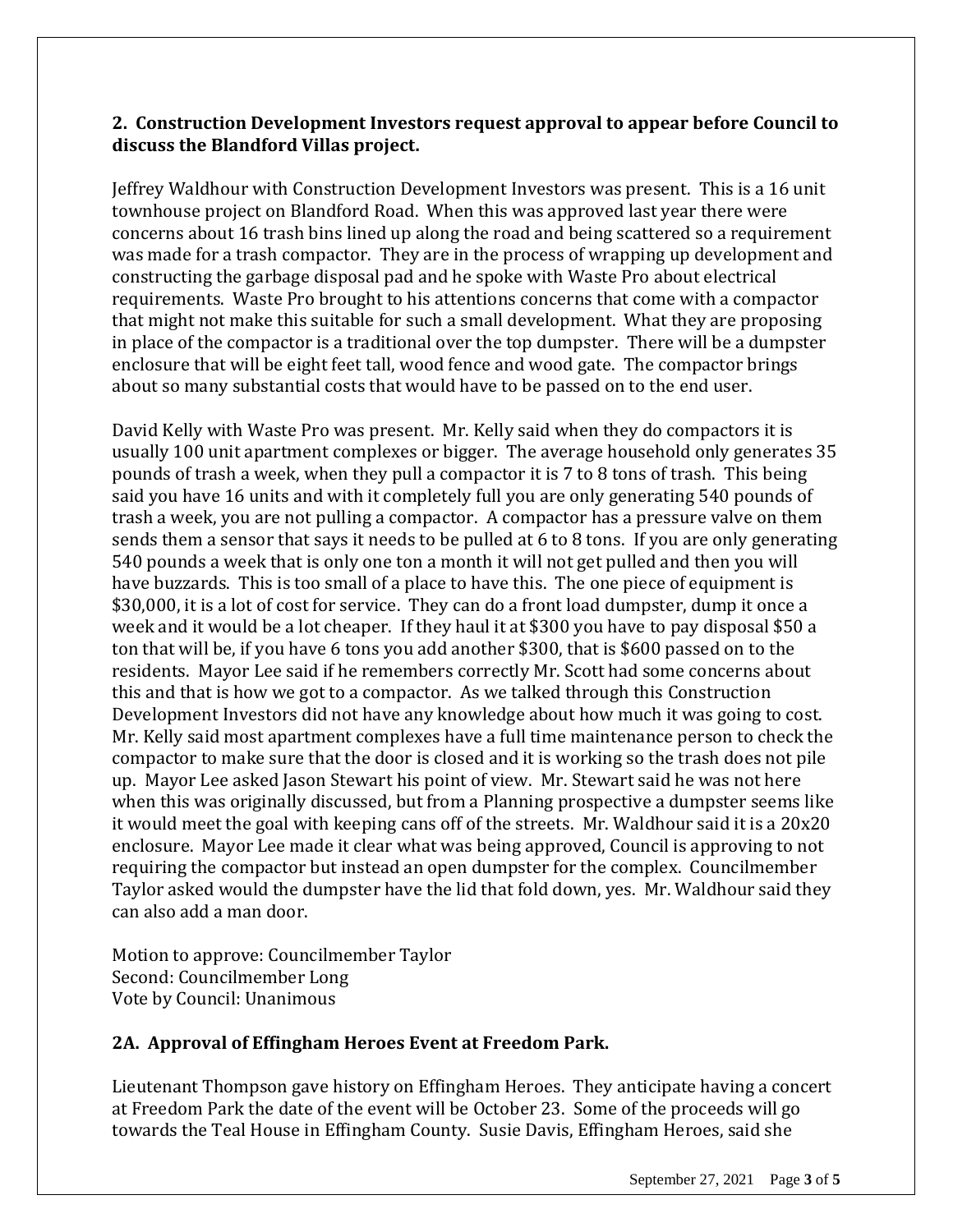would like for the City to handle alcohol sales for the event. Mayor Lee said we can approve the date but there are other issues that need to be discussed as far as waiving and determining fee and alcohol sales, we will need to do that at another meeting.

Motion to approve: Councilmember Long Second: Councilmember Blackwell Vote by Council: Unanimous

# **3. Administrative Reports:**

**City Manager** – Mr. Klimm provided Council with an update on the TSPLOST projects, he stressed to EMC that these have to be done this calendar year; He will be out of the office the rest of this week in training; the last item deals with our budget, Council has set a very high priority of transparency in the budget process. We have submitted our budget to the Government Finance Officers Association for three years, and this year we have met the national standards and there will be a presentation. Mr. Klimm said since we are talking about the 2020 budget he wanted to recognize Derrick Cowart who was the finance director and staff.

Mayor Lee asked was there any update on the Department of Labor issue. Mr. Klimm said we have had amazing response after not hearing from anyone. As you know we have had claims and we have not had the right to appeal. The State has been overwhelmed so the Mayor reached out to someone at state level and we are schedule to have hearings next week. Councilmember Kirkland asked about Stormwater Management fee and when it will start; it will be on the bills that go out in November bill. Councilmember Long asked about grass clipping being blown in the road, is there something in the Ordinance that would take care of that. Mr. Klimm said we can ask the Public Works to have door hangers to their vehicles to issue.

**Building/Zoning Dept.** – Councilmember Browher asked about Tractor Trailer Ordinance. Mr. Klimm said we reached out to the Effingham County IDA and asked would they consider designating a parcel to create a parking lot for these trucks. Brant Herndon asked that we give him to time to report to his board. He also heard from someone in the private sector interesting in creating a parking lot in a commercial area, he is waiting to hear back and then we will have the community meeting. Councilmember Kirkland asked about Mr. Bubba, with the produce stand. Mr. Klimm said we will have something next week for Council to look at.

## **4. Executive session to discuss personnel, pending litigation, attorney client privilege, and real estate.**

No executive session.